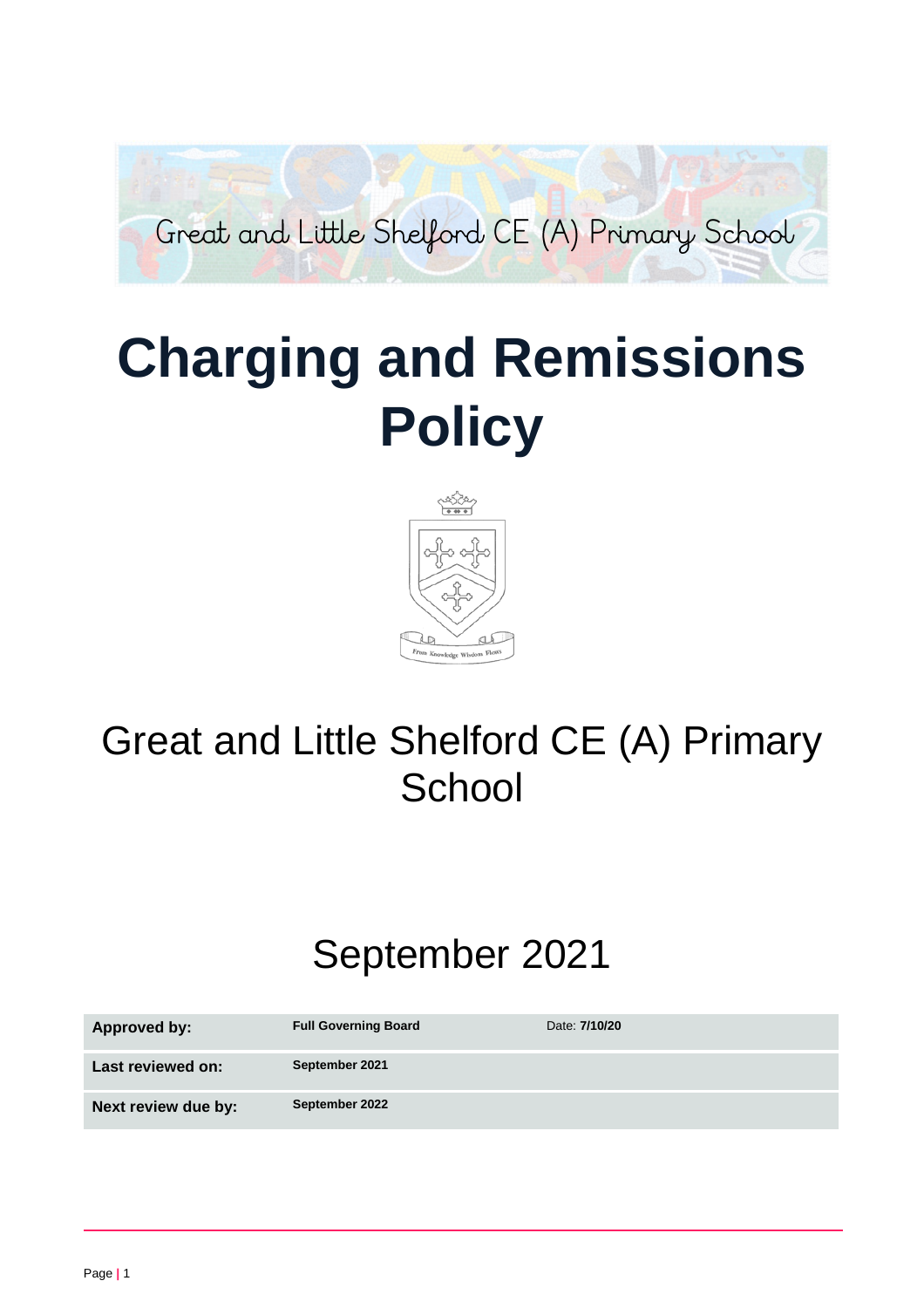# **Contents**

## <span id="page-1-0"></span>**1. Aims**

Our school aims to:

- Have robust, clear processes in place for charging and remissions
- Clearly set out the types of activity that can be charged for and when charges will be made

# <span id="page-1-1"></span>**2. Legislation and guidance**

This policy is based on advice from the Department for Education (DfE) on [charging for school activities](https://www.gov.uk/government/publications/charging-for-school-activities) and [the Education Act 1996,](http://www.legislation.gov.uk/ukpga/1996/56/part/VI/chapter/III) sections 449-462 of which set out the law on charging for school activities in England.

# <span id="page-1-2"></span>**3. Definitions**

- **Charge**: a fee payable for specifically defined activities
- **Remission**: the cancellation of a charge which would normally be payable

# <span id="page-1-3"></span>**4. Roles and responsibilities**

#### **4.1 The Governing Board**

The governing board has overall responsibility for approving the charging and remissions policy, but can delegate this to a committee, an individual governor or the Headteacher.

The governing board also has overall responsibility for monitoring the implementation of this policy.

Responsibility for approving the charging and remissions policy has been delegated to the Finance and Premises Committee.

#### **4.2 Headteachers**

The Headteacher is responsible for ensuring staff are familiar with the charging and remissions policy, and that it is being applied consistently.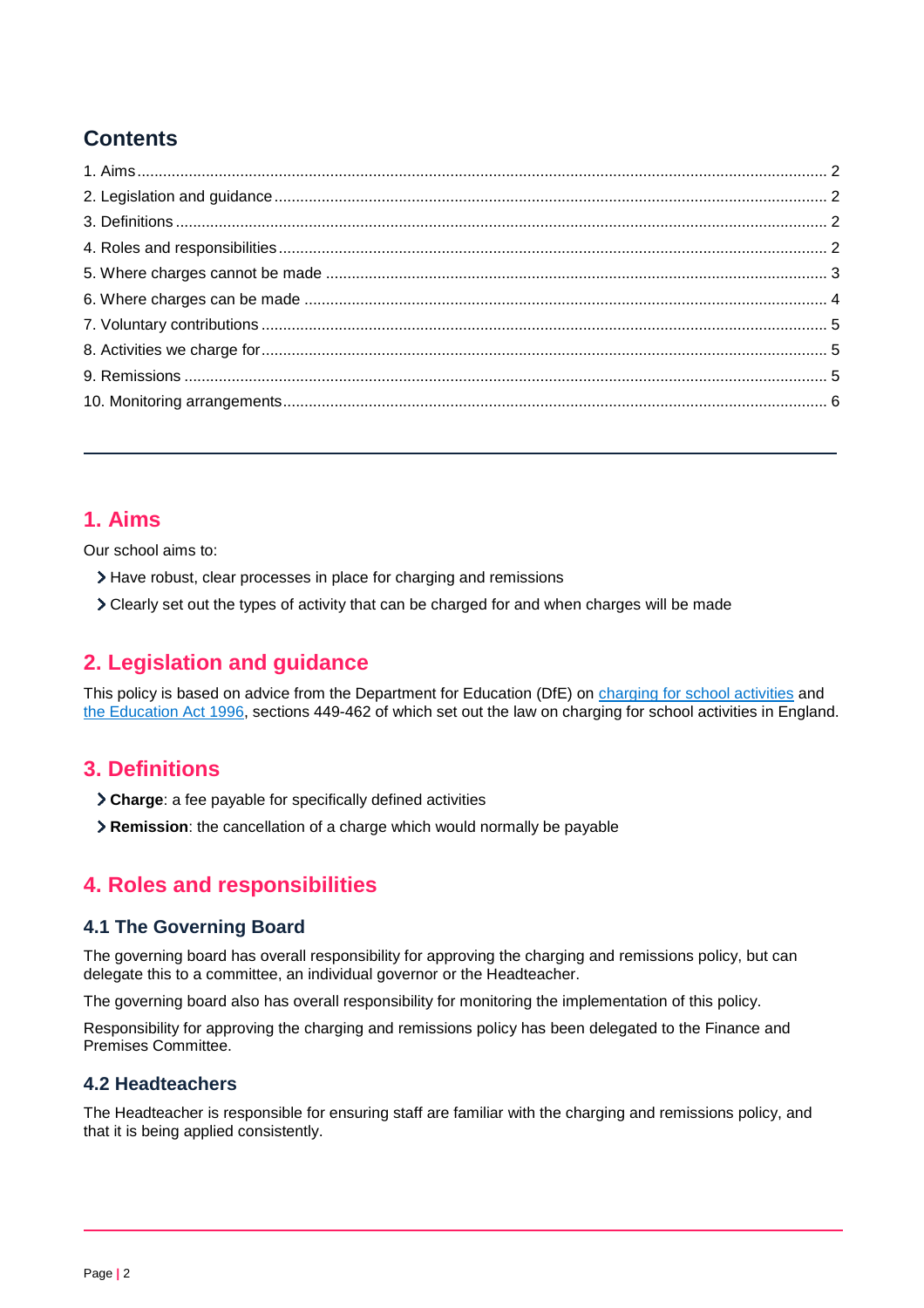#### **4.3 Staff**

Staff are responsible for:

- Implementing the charging and remissions policy consistently
- Notifying the Headteacher of any specific circumstances which they are unsure about or where they are not certain if the policy applies

The school will provide staff with appropriate training in relation to this policy and its implementation.

#### **4.4 Parents**

Parents are expected to notify staff or the Headteacher of any concerns or queries regarding the charging and remissions policy.

## <span id="page-2-0"></span>**5. Where charges cannot be made**

Below we set out what we **cannot** charge for:

#### **5.1 Education**

- > Admission applications
- Education provided during school hours (including the supply of any materials, books, instruments or other equipment)
- Education provided outside school hours if it is part of:
	- The national curriculum
	- A syllabus for a prescribed public examination that the pupil is being prepared for at the school
	- Religious education
- Instrumental or vocal tuition, for pupils learning individually or in groups, unless the tuition is provided at the request of the pupil's parent
- Entry for a prescribed public examination if the pupil has been prepared for it at the school
- Examination re-sit(s) if the pupil is being prepared for the re-sit(s) at the school

#### **5.2 Transport**

- Transporting registered pupils to or from the school premises, where the local authority has a statutory obligation to provide transport
- Transporting registered pupils to other premises where the governing board or local authority has arranged for pupils to be educated
- Transport that enables a pupil to meet an examination requirement when he or she has been prepared for that examination at the school
- > Transport provided in connection with an educational visit

#### **5.3 Residential visits**

- Education provided on any visit that takes place during school hours
- Education provided on any visit that takes place outside school hours if it is part of:
	- The national curriculum
	- A syllabus for a prescribed public examination that the pupil is being prepared for at the school
	- Religious education
	- Supply teachers to cover for those teachers who are absent from school accompanying pupils on a residential visit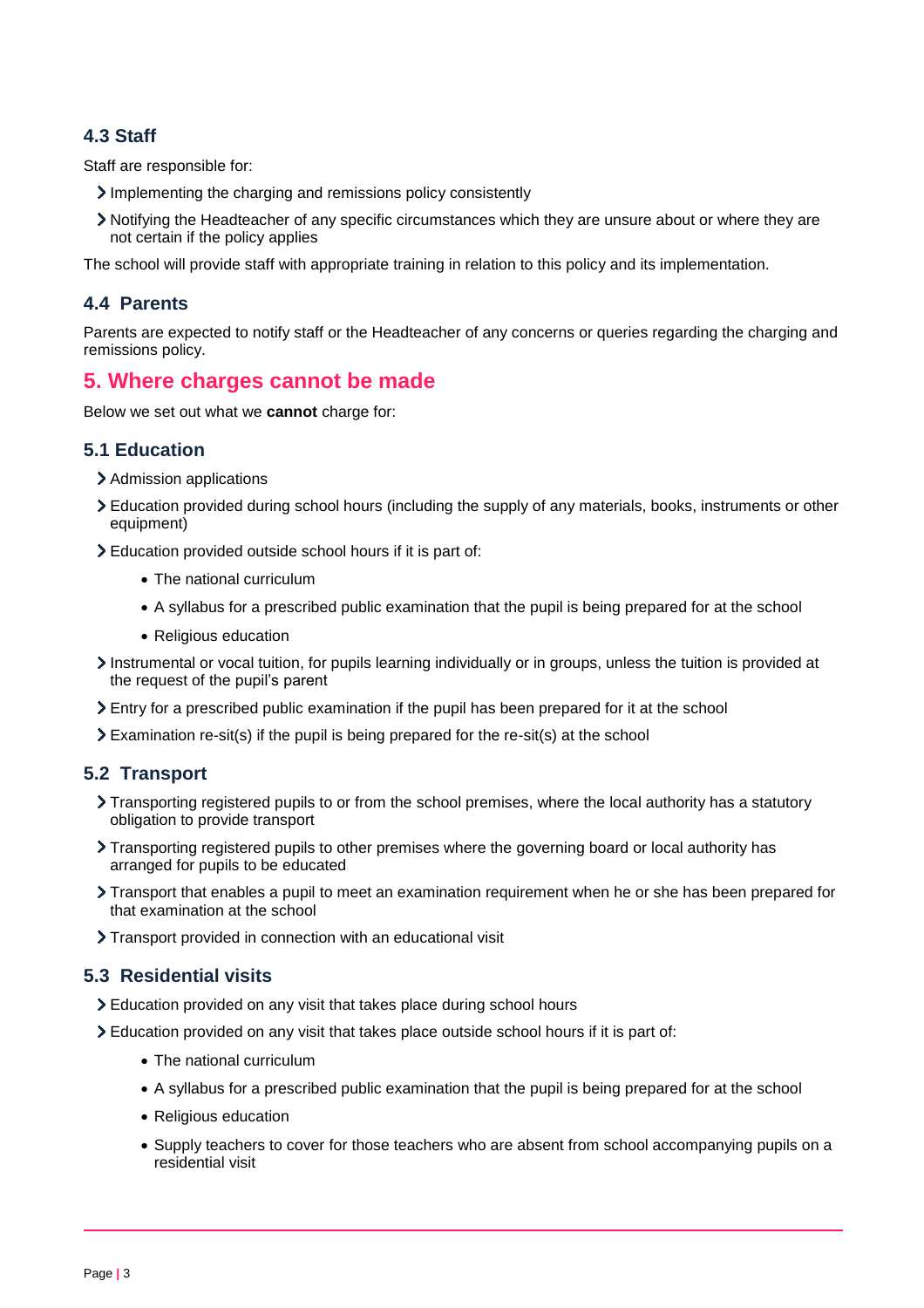# <span id="page-3-0"></span>**6. Where charges can be made**

Below we set out what we **can** charge for:

#### **6.1 Education**

- Any materials, books, instruments or equipment, where the child's parent wishes him or her to own them
- Optional extras (see below)
- Music and vocal tuition, in limited circumstances
- Certain early years provision, beyond the standard offer
- Community facilities

#### **6.2 Optional extras**

We are able to charge for activities known as 'optional extras'. In these cases, schools can charge for providing materials, books, instruments or equipment. The following are optional extras:

Education provided outside of school time that is not part of:

- The national curriculum
- A syllabus for a prescribed public examination that the pupil is being prepared for at the school
- Religious education
- Examination entry fee(s) if the registered pupil has not been prepared for the examination(s) at the school
- Transport (other than transport that is required to take the pupil to school or to other premises where the local authority or governing board has arranged for the pupil to be provided with education)
- Board and lodging for a pupil on a residential visit
- Extended day services offered to pupils (such as breakfast clubs, after-school clubs, tea and supervised homework sessions)

When calculating the cost of optional extras, an amount may be included in relation to:

- Any materials, books, instruments or equipment provided in connection with the optional extra
- > The cost of buildings and accommodation
- > Non-teaching staff
- Teaching staff engaged under contracts for services purely to provide an optional extra (including supply teachers engaged specifically to provide the optional extra)
- The cost, or an appropriate proportion of the costs, for teaching staff employed to provide tuition in playing a musical instrument, or vocal tuition, where the tuition is an optional extra

Any charge made in respect of individual pupils will not be greater than the actual cost of providing the optional extra activity, divided equally by the number of pupils participating.

Any charge will not include an element of subsidy for any other pupils who wish to take part in the activity but whose parents are unwilling or unable to pay the full charge.

In cases where a small proportion of the activity takes place during school hours, the charge cannot include the cost of alternative provision for those pupils who do not wish to participate.

Parental agreement is necessary for the provision of an optional extra which is to be charged for.

#### **6.3 Music tuition**

Schools can charge for vocal or instrumental tuition provided either individually or to groups of pupils, provided that the tuition is provided at the request of the pupil's parent.

Charges may not exceed the cost of the provision, including the cost of the staff giving the tuition.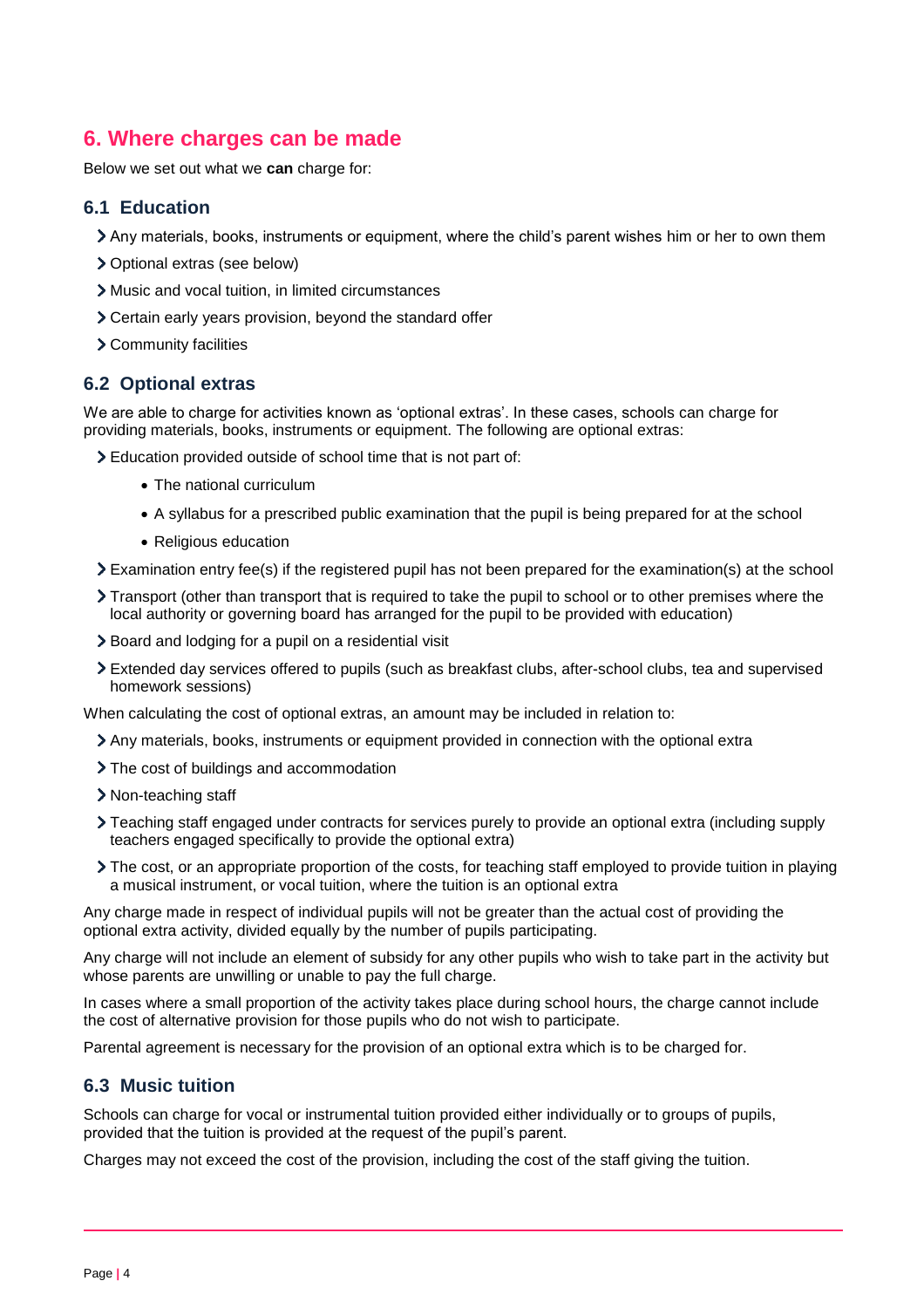Charges cannot be made:

- If the teaching is an essential part of the national curriculum
- If the teaching is provided under the first access to the Key Stage 2 instrumental and vocal tuition programme
- For a pupil who is looked after by a local authority

#### **6.4 Residential visits**

We can charge for board and lodging on residential visits, but the charge must not exceed the actual cost.

## <span id="page-4-0"></span>**7. Voluntary contributions**

As an exception to the requirements set out in section 5 of this policy, the school is able to ask for voluntary contributions from parents to fund activities during school hours which would not otherwise be possible.

Some activities for which the school may ask parents for voluntary contributions include:

- School visits
- Visitors to the school
- Enrichment activities

**There is no obligation for parents to make any contribution, and no child will be excluded from an activity if their parents are unwilling or unable to pay**.

If the school is unable to raise enough funds for an activity or visit then it will be cancelled.

# <span id="page-4-1"></span>**8. Activities we charge for**

The school will charge for the following activities:

 Breakfast Club – the charge is calculated by considering the staffing costs, letting costs and food costs.

For regular activities, the charges for each activity will be determined by the governing board and reviewed in June each year. Parents will be informed of the charges for the coming year in July each year.

# <span id="page-4-2"></span>**9. Remissions**

In some circumstances the school may not charge for items or activities set out in sections 6 and 8 of this policy. This will be at the discretion of the governing board and will depend on the activity in question.

#### **9.1 Remissions for residential visits**

Parents who can prove they are in receipt of any of the following benefits will be exempt from paying the cost of board and lodging for residential visits:

- > Income Support
- > Income-based Jobseeker's Allowance
- Income-related Employment and Support Allowance
- Support under part VI of the Immigration and Asylum Act 1999
- The guaranteed element of Pension Credit
- Child Tax Credit (provided that Working Tax Credit is not also received and the family's annual gross income does not exceed £16,190)